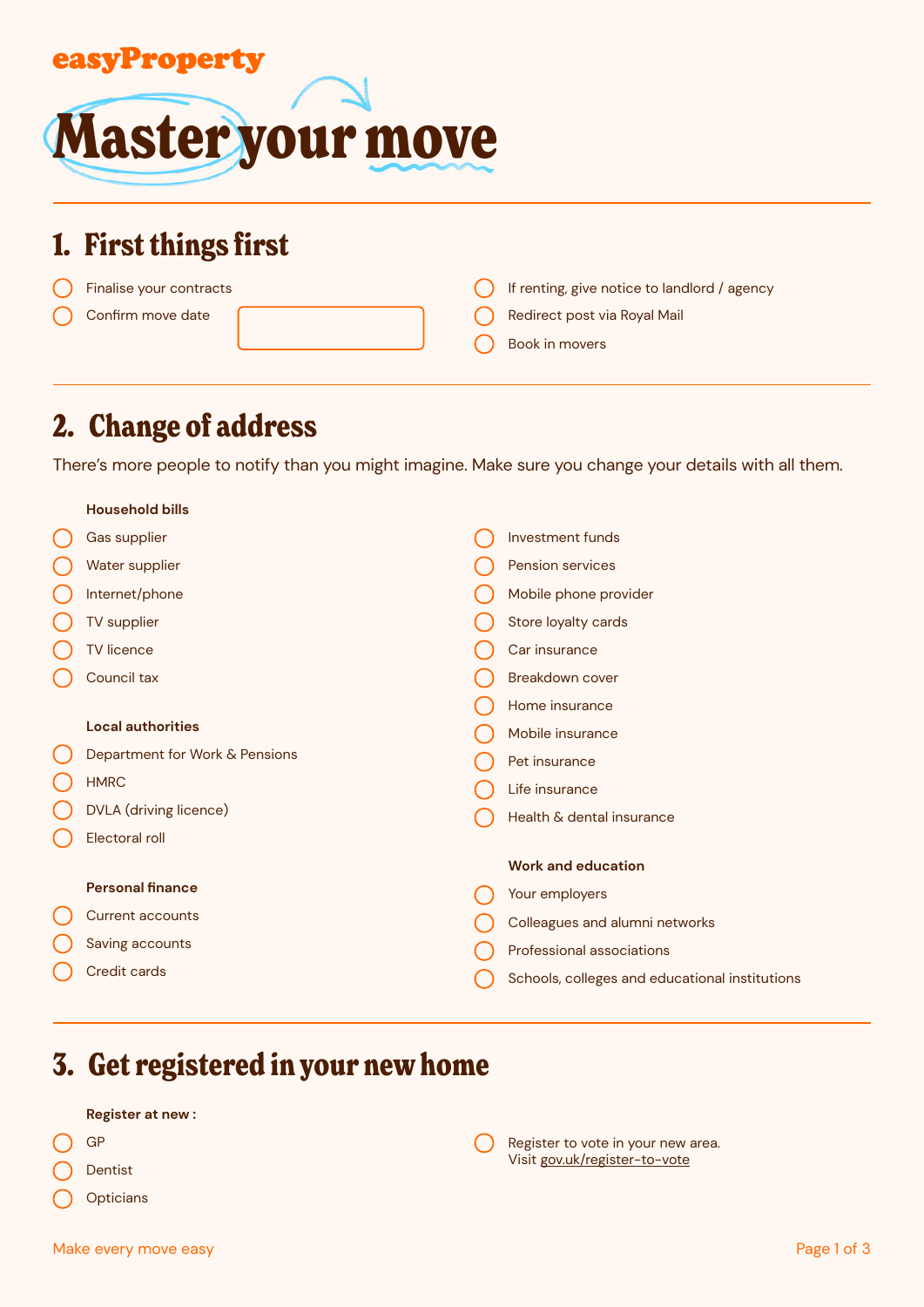### **4. Out with the old**

Declutter and donate

# **5. Get packing**

- Kitchen
- Living room
- Dining room

| <b>Bedrooms</b>  |
|------------------|
| <b>Bathrooms</b> |
| Outdoor/Garden   |

# **6. Leave it looking lovely**

You need to clean your home before you move out (and if you're a tenant, you need to arrange a professional clean for when you move out).

| $\bigcap$ Kitchen      | $\bigcap$ Bedrooms  |
|------------------------|---------------------|
| $\bigcirc$ Living room | $\bigcap$ Bathrooms |
| $\bigcap$ Dining room  | O Outdoor/Garden    |

#### **7. Need to arrange some storage?**

Arrange storage



If you've got some time between moving out and moving in, or if you're putting some things aside into storage, easyStorage can help you out. They will collect, store and return your things for you - you don't need to lift a finger. **[easystorage.com](https://www.easystorage.com/)**

# **8. Settle & schedule**

Check and pay any outstanding bills and schedule new ones.

Council tax

Buildings & contents insurance

- Mortgage repayments
- Utility bills
- Telecoms

TV Licence

- Service charges in flats
- Home repairs/maintenance costs
- Parking charges and permits